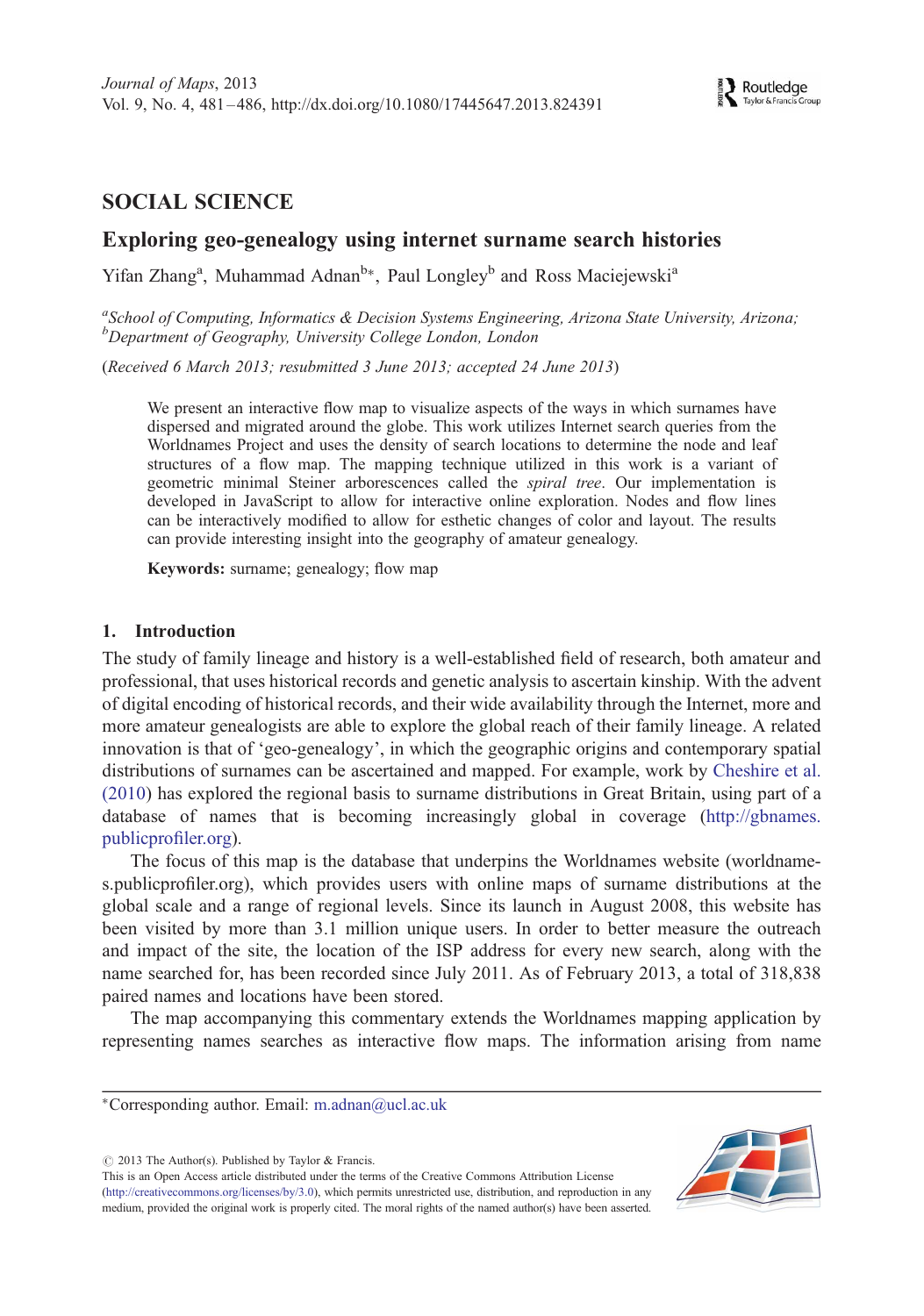searches is likely to have been stimulated by historic migration of bearers of the searched for surnames across the globe. Users may access the online version of the map at [http://www.](http://www.uncertaintyofidentity.com/SurnameSearch.html) [uncertaintyofidentity.com/SurnameSearch.html](http://www.uncertaintyofidentity.com/SurnameSearch.html) in order to explore potential migration patterns of all surnames that have been searched for, in addition to those shown in our map. The results of surname searches are presented as flow maps in which the root of the flow identifies the highest share of the local population accounted for by the selected surname in any of the 26 countries for which surname data are available on the Worldnames site. These name 'origins' are represented as points as a way of summarizing the local and regional distribution of the name. In many cases, particularly when a name is rare and has a unique origin, this will identify the approximate location at which the name was first coined. In other cases, more common names (such as Smith or Brown) had multiple origins, and the point locations will thus summarize a wider distribution rather than providing an accurate point of origin. In such cases, the point location nevertheless provides an indication of the broader area in which a name originated. Further details on the origins of many established Anglo Saxon names in Great Britain may be found in the data pages of [http://gbnames.publicprofiler.org,](http://gbnames.publicprofiler.org) and similar information for other countries can be obtained from the tables accompanying the maps generated at [http://](http://worldnames.publicprofiler.org) [worldnames.publicprofiler.org.](http://worldnames.publicprofiler.org) The maps provide an indication of the Diaspora of many surnames and can stimulate users to suggest hypotheses about how their own family's history corresponds with the global pattern of searches.

Flow maps combine maps and flow charts as a means of showing the movement of objects from one location to another, making them ideal for communicating surname migration patterns from the location (or region) in which the name was first coined to the locations at which present day bearers of the name query the Worldnames database. One of the earliest examples of a flow map was Minard's map of French Wine exports in 1864 (Minard, 1864). Such maps proved informative and esthetically pleasing; however, the time needed draw them and the complexity in distributing flow lines often made the creation of such maps intractable. However, in recent years, thanks to increases in computational power, researchers have begun developing interactive computer-based tools for creating flow maps.

One of the earliest tools was Flow Mapper [\(Tobler, 1987](#page-5-0), [2003\)](#page-5-0) which allowed for the production of a total movement map shown by volume-scaled bands. Later work by [Dodge and](#page-4-0) [Kitchen \(2004](#page-4-0), [2007\)](#page-4-0) utilized flow maps to explore the Internet infrastructures, and work by [Cox, Eick, and He \(1996](#page-4-0)) and Munzner, Hoffman, Claffy, and [Fenner \(1996\)](#page-5-0) extended the concept of flow maps into 3D space. [Guo \(2009](#page-5-0)) developed an integrated interactive visualization framework utilizing flow maps to explore multivariate data, and [Boyandin, Bertini, and Lalanne](#page-4-0) [\(2010\)](#page-4-0) developed a tool for visualizing migration flows over time using animation.

Central to this approach is the development of algorithms for distributing flow lines in 2D geographic space such that they avoid (whenever possible) intersection and are esthetically pleasing. Work by [Phan et al. \(2005\)](#page-5-0) developed an algorithm for defining the layout of flow maps utilizing hierarchical structures within the data. [Cui et al. \(2008\)](#page-4-0) utilized control mesh methods for flow line layouts, and [Holten and Van Wijk \(2009\)](#page-5-0) proposed a force-directed method for bundling edges. Our work utilizes the spiral-tree method introduced by [Buchin, Speckmann, and Verbeek](#page-4-0) [\(2011\)](#page-4-0) which utilizes *angle-restricted Steiner arborescences* for reducing visual clutter by bundling lines smoothly and avoiding self-intersection.

#### 2. Methods

We have used two datasets for plotting surname searches made on the Worldnames site [\(http://](http://worldnames.publicprofiler.org) [worldnames.publicprofiler.org\)](http://worldnames.publicprofiler.org). Worldnames is a web service developed under a research project at Department of Geography, University College London, and holds surname data for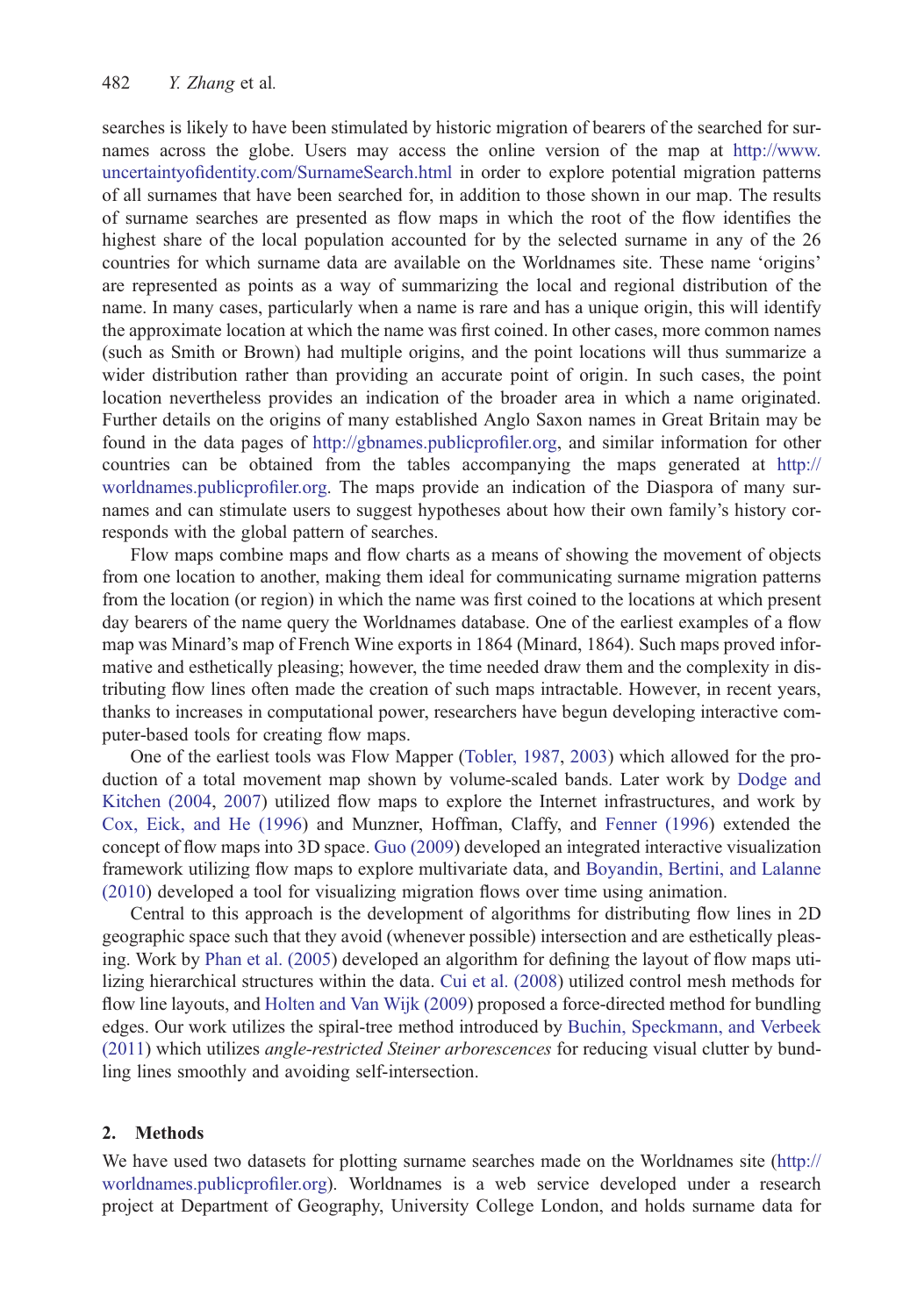26 different countries of the world. These countries include a major part of Europe, USA, Canada, Argentina, India, Australia, and New-Zealand, and account for over a billion of the world's population. On each of the maps, the red dot identifies the location with the highest concentration of the surname in 26 countries that make up the Worldnames database.

Since July 2011, the Worldnames website has been collecting some additional information from users who search for a surname. This is the second database used in this study, which includes the IP addresses of the individuals who conducted the search, the name that they searched for, and the gender of the person conducting the search. Users are made aware that we collect email addresses and locations as evidence of the wide use of the service we provide, and to further our research into the geography of family names. The site terms and conditions also make clear that individual data are not passed on to third parties. Irrespective of gender, it is a reasonable assumption that the overwhelming numbers of users would be conducting searches that are related to their personal family histories. The archived IP addresses are converted to latitude and longitude values by using InfoDB's ([http://www.ipinfodb.com/\)](http://www.ipinfodb.com/) IP address to Geo-location Application Programming Interface (API). For the maps that accompany this paper we have used the data archived between July 2011 and February, 2013. This database comprises 318,838 entries of surname searches and the corresponding IP address locations of the users. All of the remaining dots on the maps identify the locations at which searches originated for the relevant surname.

In order to create flow maps from these data, we have developed a modified JavaScript implementation of the spiral tree flow map. This method is a recent variant of geometric minimal Steiner arborescences, using a logarithmic spiral tree. The logarithmic spiral segment is an *angle-restricted* path assumed from a point  $p$  to its root node  $r$ , with the path's selfsimilar and self-approaching properties being defined by [Aichholzer et al. \(1998\)](#page-4-0). Specifically, from point p to r, there exists two spirals defined as a right spiral  $S_p^+$  and left spiral  $S_p^-$ . These two spirals can be given using parametric equation in polar coordinates assume  $p = (\hat{R}, \phi)$ :

Right spiral:  $R(t) = \text{Re}^{-t}$ ,  $\phi(t) = \phi + \tan(\alpha)t$ 

Left spiral:  $R(t) = \text{Re}^{-t}$ ,  $\phi(t) = \phi + \tan(-\alpha)t$ 

where t is the parameter and  $\alpha$  which less than  $\pi/2$  is the angle of the spiral, when  $0 \le t \le$  $\pi \cot(\alpha)$  those two segments will construct a spiral region  $R_p$ .

If another point q lies within the region  $R_p$  denoted as  $q \in R_p$ , we will have  $R_q \subseteq R_p$  as scaling a logarithmic spiral will result in another logarithmic spiral.

If another point  $q \notin R_p$ , then there will be an intersection denoted as join point  $J_{pq}$  between the spiral segments of p and q, which could be either  $S_p^+$  with  $S_q^-$  or  $S_p^-$  with  $S_q^+$ .

The flow map in our application is then constructed using an enhanced greedy algorithm where each node (or terminal) represents a search for a specific surname on the Worldnames site. For esthetic purposes, we have modified the way in which the spiral tree algorithm creates terminals and joins points. The root of the flow map (colored red) is the location where the highest frequency of a given surname exists within the Worldnames database. An auxiliary circle  $AC<sub>t</sub>$  is defined as the circle passing terminal t and centered at root r. There is also a set called wavefront  $W$  which is a list used for storing the active nodes. It is designed as a balanced binary search tree that organizes active nodes in counter-clockwise radial order around the root, in order to assist the procedure.

The algorithm iteratively joins terminals from the wavefront  $W$  until all terminals are connected into a single tree. All of the terminals are initialized as non-active and the wavefront  $W$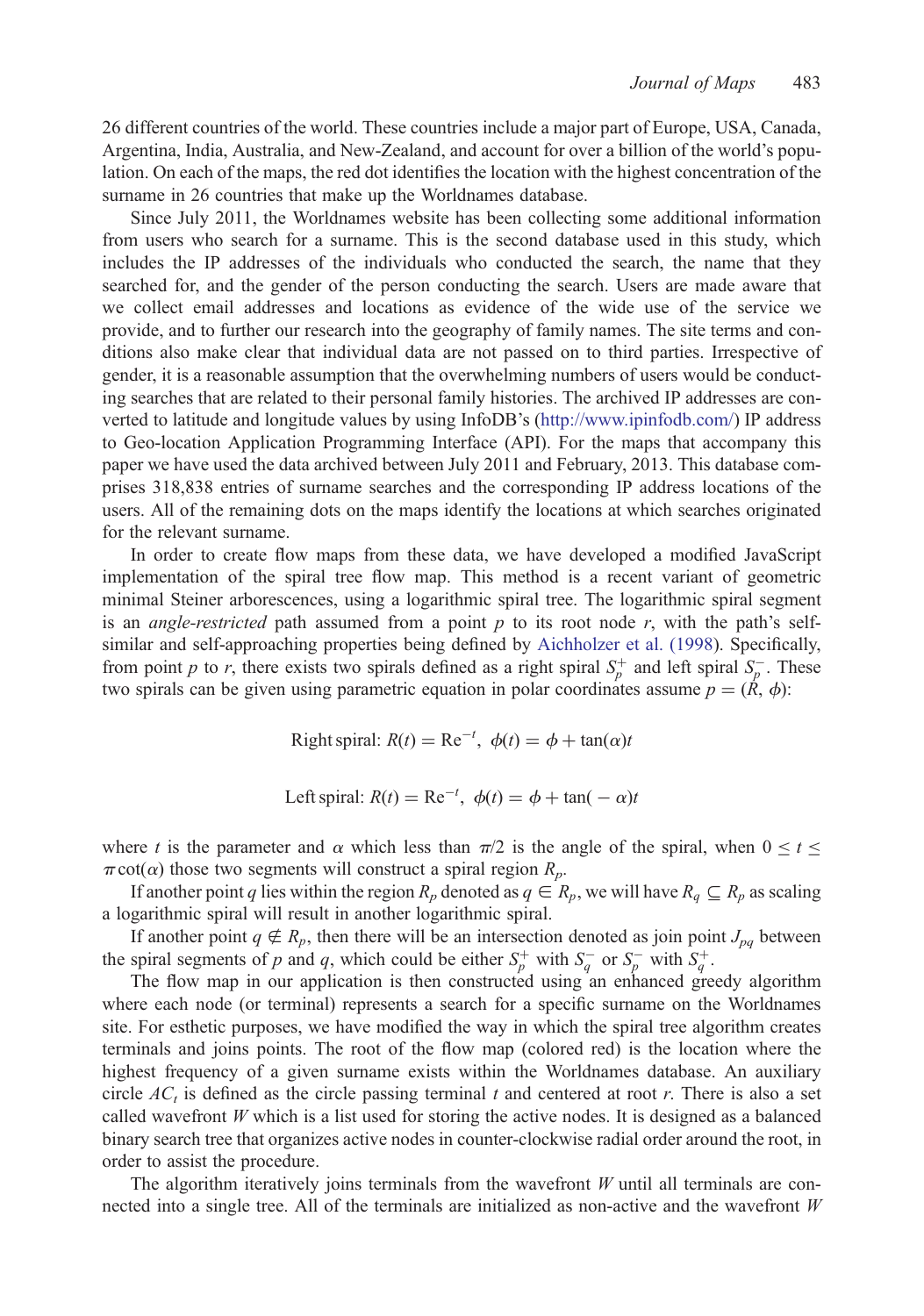is empty. A sweep circle C ranges from the outermost terminals inwards towards the center of root  $r$  in order to determine the next node to be processed. During the sweeping procedure, the sweep circle C will encounter two types of nodes: Terminal and Join Point, where a join point is only computed by two adjacent nodes in the wavefront W.

If C reaches a terminal t, t will be noted as an active terminal first and added to  $W$ . Then the algorithm examines whether or not t is in any of its neighbor's spiral region  $W$ . If there is a spiral region of its neighbor  $n$ , then W contains  $t$ , and our algorithm finds an auxiliary point  $x$  which marks the intersection of  $AC<sub>t</sub>$  with the farthest spiral segment of n, and then connects x with n using the spiral segment. *n* is then removed from  $W$  and  $x$  is treated as a new terminal.

If C reaches a join point  $J_{pq}$  and its parent nodes p and q are active in W, then we join its parent nodes p and q to this join point using the spiral segments and remove p and q from W. Next  $J_{pq}$ will be noted as active and added to the wavefront  $W$ , and the sweeping process continues. At this step we have added a threshold function to position the parent node away from its join point such that if the distance of one parent node p to its join point  $J_{pq}$  of q is below a certain threshold, then we will utilize p's auxiliary circle  $AC_p$  to find the intersection point x with another spiral segment of node q. After that, q is connected to x using spiral segments and x is taken as a new active terminal point added to W. This is done in order to make terminals more visible to the viewer. In practice, the threshold is set to be 2 to the power of the map zoom level and the default values for the angle of the spiral  $\alpha$  is 15 degrees. Users may interactively adjust these properties to create their desired map esthetics.

The JavaScript implementation of the spiral tree flow map is available online at the URL <https://github.com/yifantastic/FlowMap>.

### 3. Discussion

As previously stated, maps created using our tool represent the geography of interest in family genealogy, relative to the approximate locations in 26 countries at which different surnames were first coined. For names originating outside these countries, the origin point is defined at the location within the Worldnames' 26 countries at which the highest number of bearers of the name is concentrated. The precision with which the origin locations can be identified varies between names, although this is not an issue at the global scale at which our maps are produced. The maps also provide insights into the geography of interest in genealogy and the likely flows of information between bearers of the same name. This is potentially of use in the marketing of tourist destinations and heritage sites around the world.

Where the flow lines intersect, it is important to be aware that this is the result of the default parameters that are used by the algorithm, or those specified by the user. The curves depicted on the maps do not reflect actual migration flows but rather link a likely historic point in a family tree and the probable end destination of a migrant – ignoring any intervening points in family migration history. The maps may help suggest family migration histories based upon the spatial patterning of locations at which queries were submitted to the Worldnames database.

Our tool also allows users to map multiple flows simultaneously. In such cases, overlap between flows is not considered in the algorithmic layout. However, such overlays can allow users to search for multiple family branches and extrapolate information on potential encounters between family members.

### 4. Conclusion

This work presents an interactive tool for online exploration of interest in family genealogy. Our maps are illustrations of the outputs of our interactive website at [http://www.uncertaintyofidentity.](http://www.uncertaintyofidentity.com/SurnameSearch.html)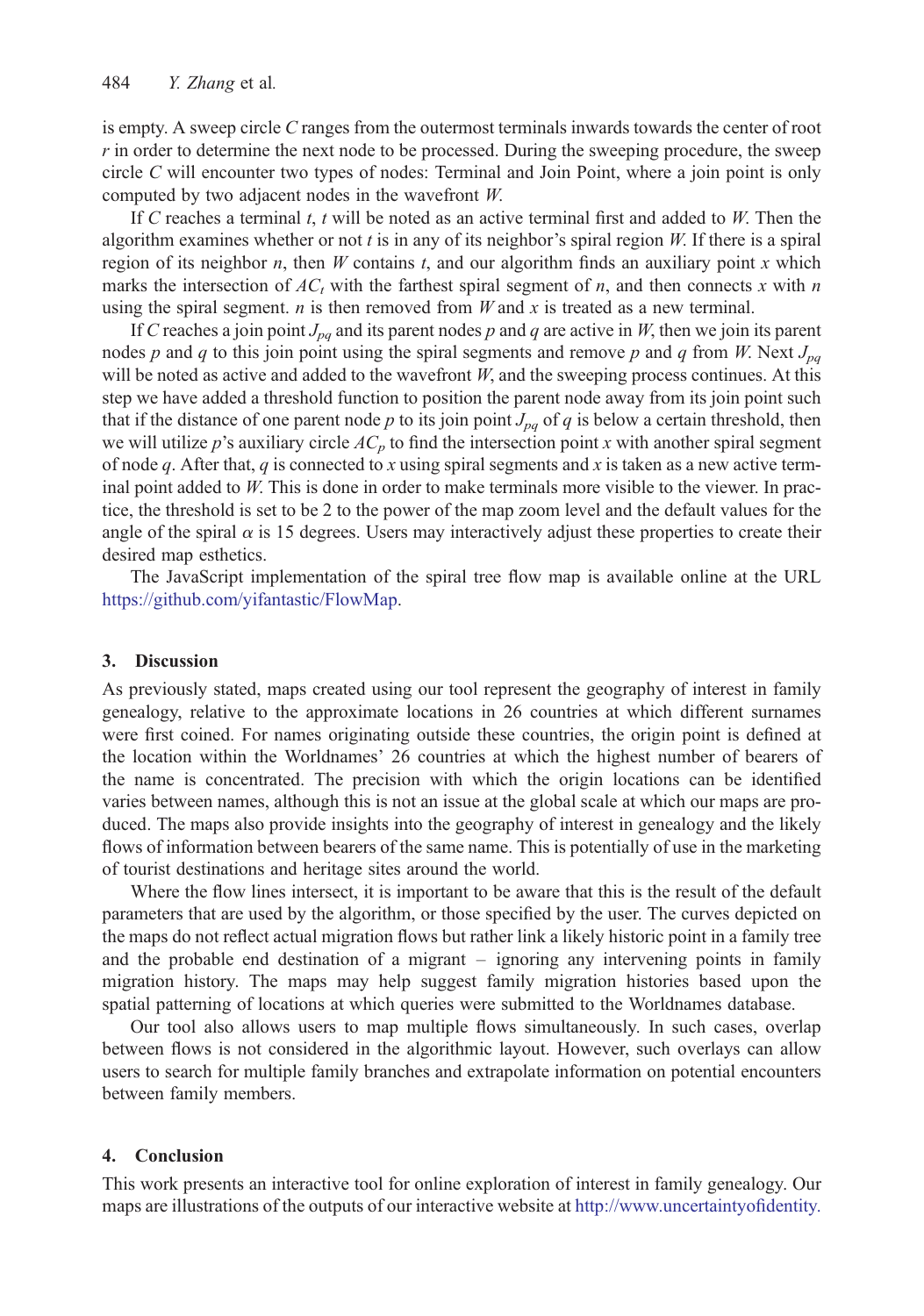<span id="page-4-0"></span>[com/SurnameSearch.html](http://www.uncertaintyofidentity.com/SurnameSearch.html), which allows users to explore the geography of interest in the origins of approximately 130,000 surnames that were the subject of searches on the Worldnames website between July 2011 and February 2013. The branching algorithm that we have adapted presents this information in a clear and uncluttered way, even when large numbers of names searches have been conducted. This is particularly apparent in the online version of this map, which may be viewed at a full range of recursive levels.

#### Software

The online application that forms the basis to the maps was written in JavaScript. Our software is linked to a back-end database which stores the surname dataset in MySQL and an interactive front-end interface which can be accessed via web-browsers. The data are queried and transferred using AJAX (Asynchronous JavaScript and XML). The flow map representation consists of the background Google map overlain with the SVG network flows.

The Google Map JavaScript API is used for pre-processing the data from the geo-space into the 2D-rendering space and combining the flow layers with the interactive map, available at [http://](http://www.uncertaintyofidentity.com/SurnameSearch.html) [www.uncertaintyofidentity.com/SurnameSearch.html](http://www.uncertaintyofidentity.com/SurnameSearch.html). We also utilized the D3 JavaScript library ([http://d3js.org\)](http://d3js.org) to generate multiple SVG flow layers and jQuery User Interface library [\(http://](http://jquery.com) [jquery.com\)](http://jquery.com) for implementing the user interface. This makes it possible to create multiple tabs for searching different surnames. Two sliders are embedded into the interactive map frame so that users can manipulate the appearance of the flow by adjusting the stroke-width and angle of the spiral tree. Additional information is provided for clickable nodes linked with pop-up windows. Color palette widgets are provided using the JSColor JavaScript library [\(http://](http://jscolor.com) [jscolor.com\)](http://jscolor.com) so that different colors can be applied to distinguish multiple flows.

#### Acknowledgements

This work was completed as part of the EPSRC research Grant 'The Uncertainty of Identity: Linking Spatiotemporal Information in the Real and Virtual Worlds' (EP/J005266/1).

#### References

- Aichholzer, O., Aurenhammer, F., Icking, C., Klein, R., Langetepe, E., & Rote, G. (1998). Generalized selfapproaching curves. Algorithms and Computation, Springer, 317-327. doi: 10.1007/3-540-49381-6 34
- Boyandin, I., Bertini, E., & Lalanne, D. (2010). Using flow maps to explore migrations over time, In Proceedings of Geospatial Visual Analytics Workshop in conjunction with the 13th AGILE International Conference on Geographic Information Science (GeoVA), Guimaraes (Portugal).
- Buchin, K., Speckmann, B., & Verbeek, K. (2011). Angle-restricted steiner arborescences for flow map layout. In Abstracts of the 27th European Workshop on Computational Geometry, Springer, pp. 163 –166.
- Cheshire, J. A., Longley, P. A., & Singleton, A. D. (2010). The surname regions of Great Britain. Journal of Maps, 6, 401 –409. doi: [10.4113/jom.2010.1103.](http://dx.doi.org/10.4113/jom.2010.1103.) URL [http://www.tandfonline.com/doi/abs/10.4113/](http://www.tandfonline.com/doi/abs/10.4113/jom.2010.1103) [jom.2010.1103](http://www.tandfonline.com/doi/abs/10.4113/jom.2010.1103)
- Cox, K. C., Eick, S. G., & He, T. (1996). 3D geographic network displays. ACM Sigmod Record, 25, 50–54. doi: [10.1145/245882.245901](http://dx.doi.org/10.1145/245882.245901)
- Cui, W., Zhou, H., Qu, H., Wong, P. C., & Li, X. (2008). Geometry-based edge clustering for graph visualization. IEEE Transactions on Visualization and Computer Graphics, 14, 1277–1284. doi: [10.1109/](http://dx.doi.org/10.1109/TVCG.2008.135) [TVCG.2008.135](http://dx.doi.org/10.1109/TVCG.2008.135)
- Dodge, M., & Kitchin, R. (2004). Charting movement: mapping internet infrastructures, Moving People, Goods and Information in the 21st Century: The Cutting Edge Infrastructures of Networked Cities, Routledge, pp. 159 –185.
- Dodge, M., & Kitchin, R. (2007). Atlas of cyberspace. Download from <www.kitchin.org/atlas/contents.html>